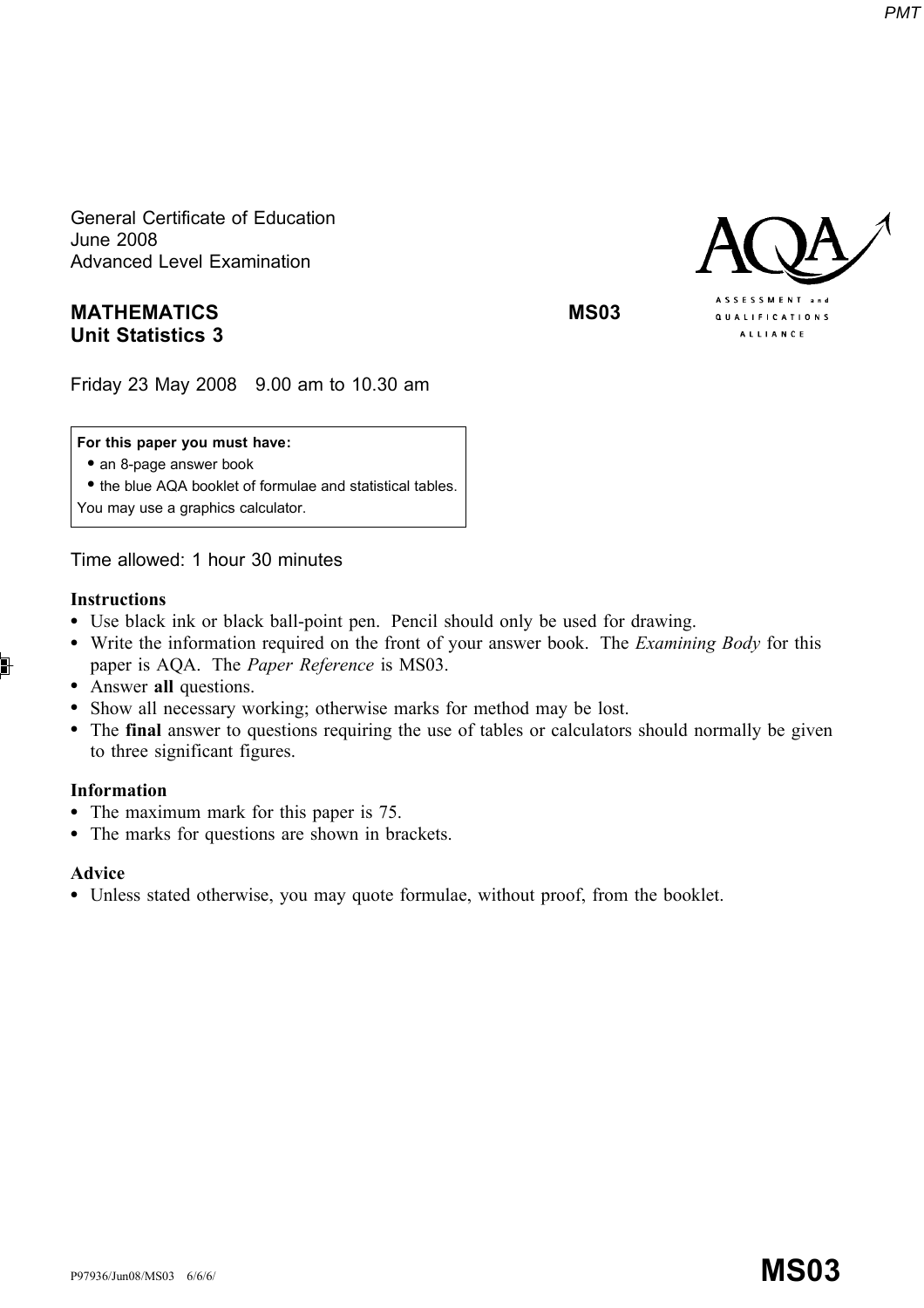#### Answer all questions.

1 The best performances of a random sample of 20 junior athletes in the long jump, x metres, and in the high jump, y metres, were recorded. The following statistics were calculated from the results.

 $S_{xx} = 7.0036 \quad S_{yy} = 0.8464 \quad S_{xy} = 1.3781$ 

(a) Calculate the value of the product moment correlation coefficient between  $x$  and  $y$ .

(2 marks)

- (b) Assuming that these data come from a bivariate normal distribution, investigate, at the 1% level of significance, the claim that for junior athletes there is a positive correlation between x and y. (4 marks)
- (c) Interpret your conclusion in the context of this question.  $(1 mark)$
- 2 A survey of a random sample of 200 passengers on UK internal flights revealed that 132 of them were on business trips.
	- (a) Construct an approximate 98% confidence interval for the proportion of passengers on UK internal flights that are on business trips. (6 marks)
	- (b) Hence comment on the claim that more than 60 per cent of passengers on UK internal flights are on business trips. (2 marks)
- 3 Pitted black olives in brine are sold in jars labelled "340 grams net weight". Two machines, A and B, independently fill these jars with olives before the brine is added.

The weight, X grams, of olives delivered by machine A may be modelled by a normal distribution with mean  $\mu_X$  and standard deviation 4.5.

The weight, Y grams, of olives delivered by machine B may be modelled by a normal distribution with mean  $\mu_Y$  and standard deviation 5.7.

The mean weight of olives from a random sample of 10 jars filled by machine A is found to be 157 grams, whereas that from a random sample of 15 jars filled by machine B is found to be 162 grams.

Test, at the 1% level of significance, the hypothesis that  $\mu_X = \mu_Y$ . (6 marks)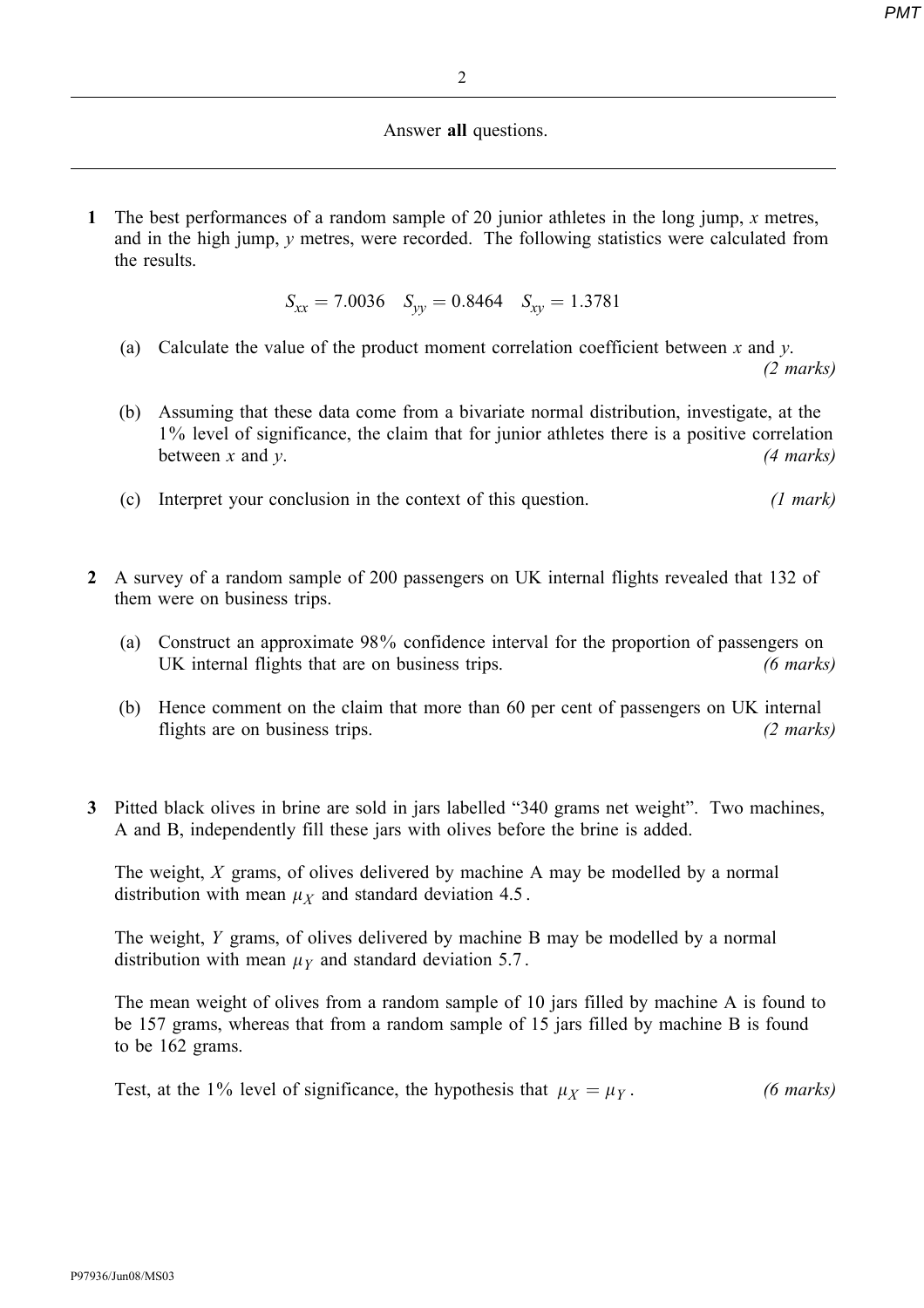4 A manufacturer produces three models of washing machine: basic, standard and deluxe. An analysis of warranty records shows that 25% of faults are on basic machines, 60% are on standard machines and 15% are on deluxe machines.

For basic machines, 30% of faults reported during the warranty period are electrical, 50% are mechanical and 20% are water-related.

For standard machines, 40% of faults reported during the warranty period are electrical, 45% are mechanical and 15% are water-related.

For deluxe machines, 55% of faults reported during the warranty period are electrical, 35% are mechanical and 10% are water-related.

- (a) Draw a tree diagram to represent the above information. (3 marks)
- (b) Hence, or otherwise, determine the probability that a fault reported during the warranty period:
	- (i) is electrical; (2 marks)
	- (ii) is on a deluxe machine, given that it is electrical. (2 marks)
- (c) A random sample of 10 electrical faults reported during the warranty period is selected. Calculate the probability that exactly 4 of them are on deluxe machines. (3 marks)
- 5 The daily number of emergency calls received from district A may be modelled by a Poisson distribution with a mean of  $\lambda_A$ .

The daily number of emergency calls received from district B may be modelled by a Poisson distribution with a mean of  $\lambda_B$ .

During a period of 184 days, the number of emergency calls received from district A was 3312, whilst the number received from district B was 2760.

- (a) Construct an approximate 95% confidence interval for  $\lambda_A \lambda_B$ . (6 marks)
- (b) State one assumption that is necessary in order to construct the confidence interval in  $part (a).$  (1 mark)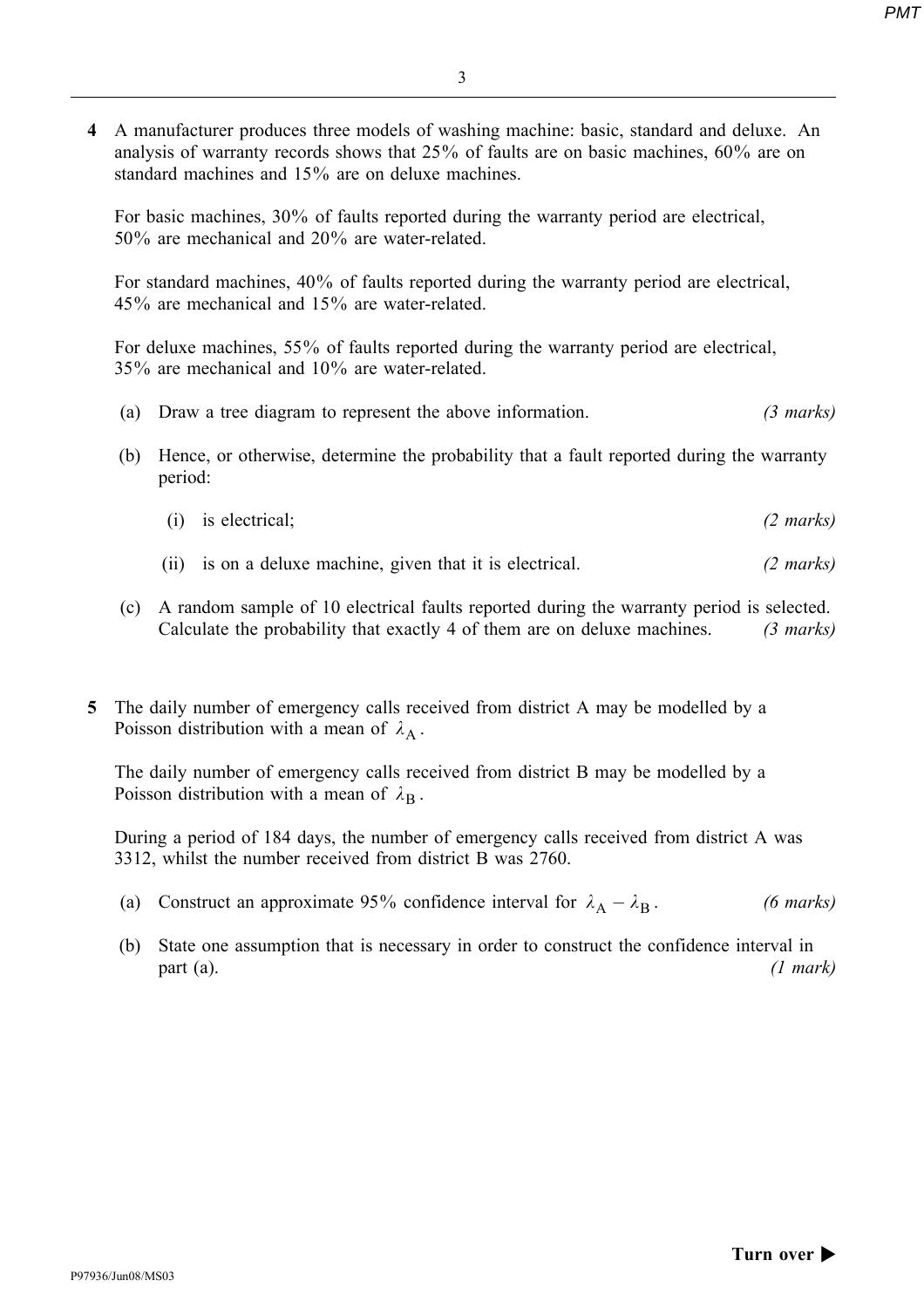6 An aircraft, based at airport A, flies regularly to and from airport B.

The aircraft's flying time, X minutes, from A to B has a mean of 128 and a variance of 50.

The aircraft's flying time, Y minutes, on the return flight from B to A is such that

$$
E(Y) = 112
$$
,  $Var(Y) = 50$  and  $\rho_{XY} = -0.4$ 

- (a) Given that  $F = X + Y$ :
	- (i) find the mean of  $F$ ;
	- (ii) show that the variance of F is  $60$ . (4 marks)
- (b) At airport B, the stopover time, S minutes, is independent of  $F$  and has a mean of 75 and a variance of 36.

Find values for the mean and the variance of:

$$
(i) \quad T = F + S; \tag{2 marks}
$$

(ii) 
$$
M = F - 3S
$$
. (3 marks)

(c) Hence, assuming that  $T$  and  $M$  are normally distributed, determine the probability that, on a particular round trip of the aircraft from A to B and back to A:

|  |  | (i) the time from leaving A to returning to A exceeds 300 minutes; | $(3 \text{ marks})$ |
|--|--|--------------------------------------------------------------------|---------------------|
|  |  |                                                                    |                     |

(ii) the stopover time is greater than one third of the total flying time. (6 marks)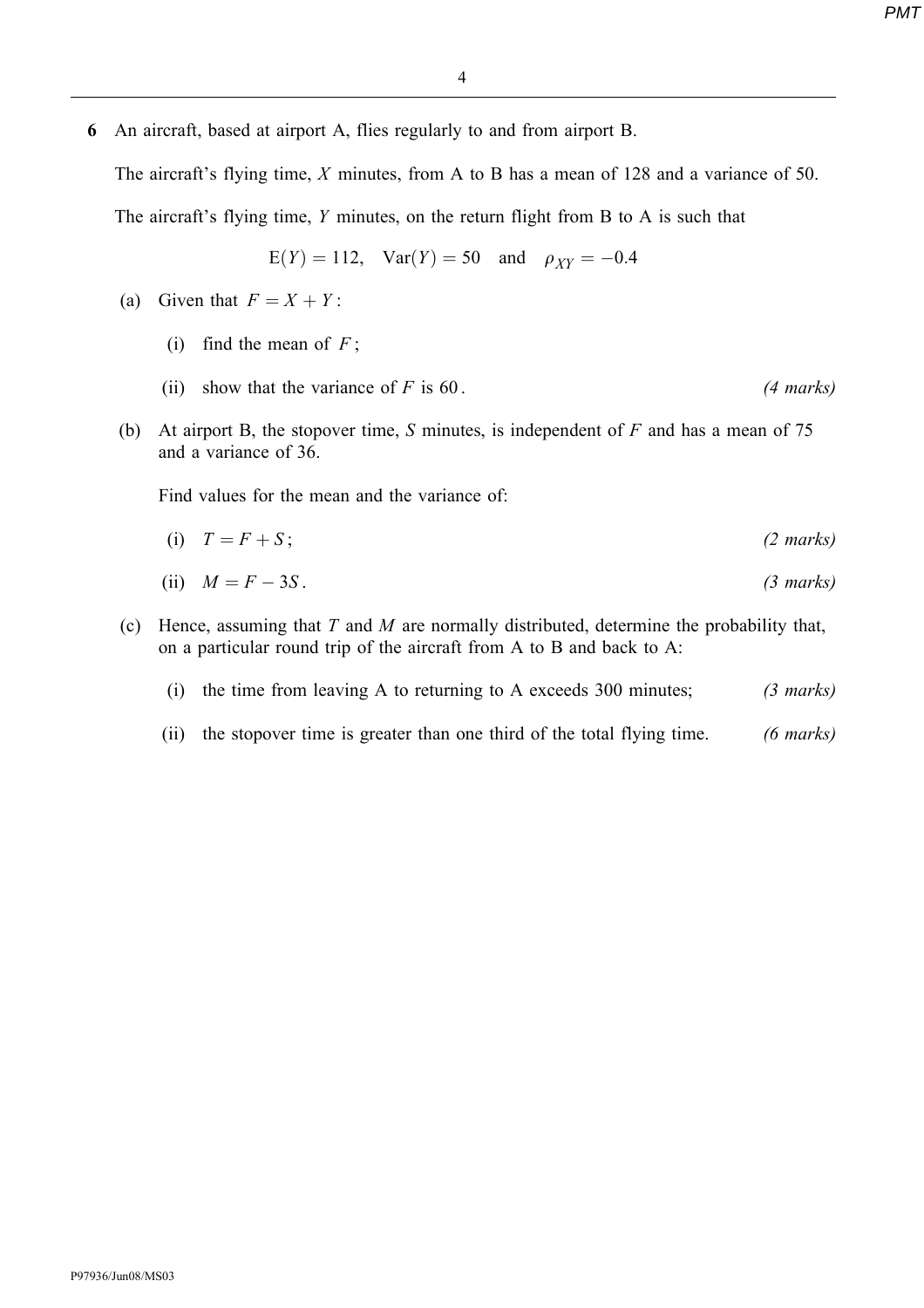- 7 (a) The random variable X has a Poisson distribution with  $E(X) = \lambda$ .
	- (i) Prove, from first principles, that  $E(X(X-1)) = \lambda^2$ . (4 marks)
	- (ii) Hence deduce that  $Var(X) = \lambda$ . (2 marks)
	- (b) The independent Poisson random variables  $X_1$  and  $X_2$  are such that  $E(X_1) = 5$  and  $E(X_2) = 2$ .

The random variables  $D$  and  $F$  are defined by

$$
D = X_1 - X_2
$$
 and  $F = 2X_1 + 10$ 

- (i) Determine the mean and the variance of  $D$ . (2 marks)
- (ii) Determine the mean and the variance of  $F$ . (3 marks)
- (iii) For each of the variables  $D$  and  $F$ , give a reason why the distribution is **not** Poisson. (2 marks)
- (c) The daily number of black printer cartridges sold by a shop may be modelled by a Poisson distribution with a mean of 5 .

Independently, the daily number of colour printer cartridges sold by the same shop may be modelled by a Poisson distribution with a mean of 2 .

Use a distributional approximation to estimate the probability that the total number of black and colour printer cartridges sold by the shop during a 4-week period (24 days) exceeds 175. (6 marks)

## END OF QUESTIONS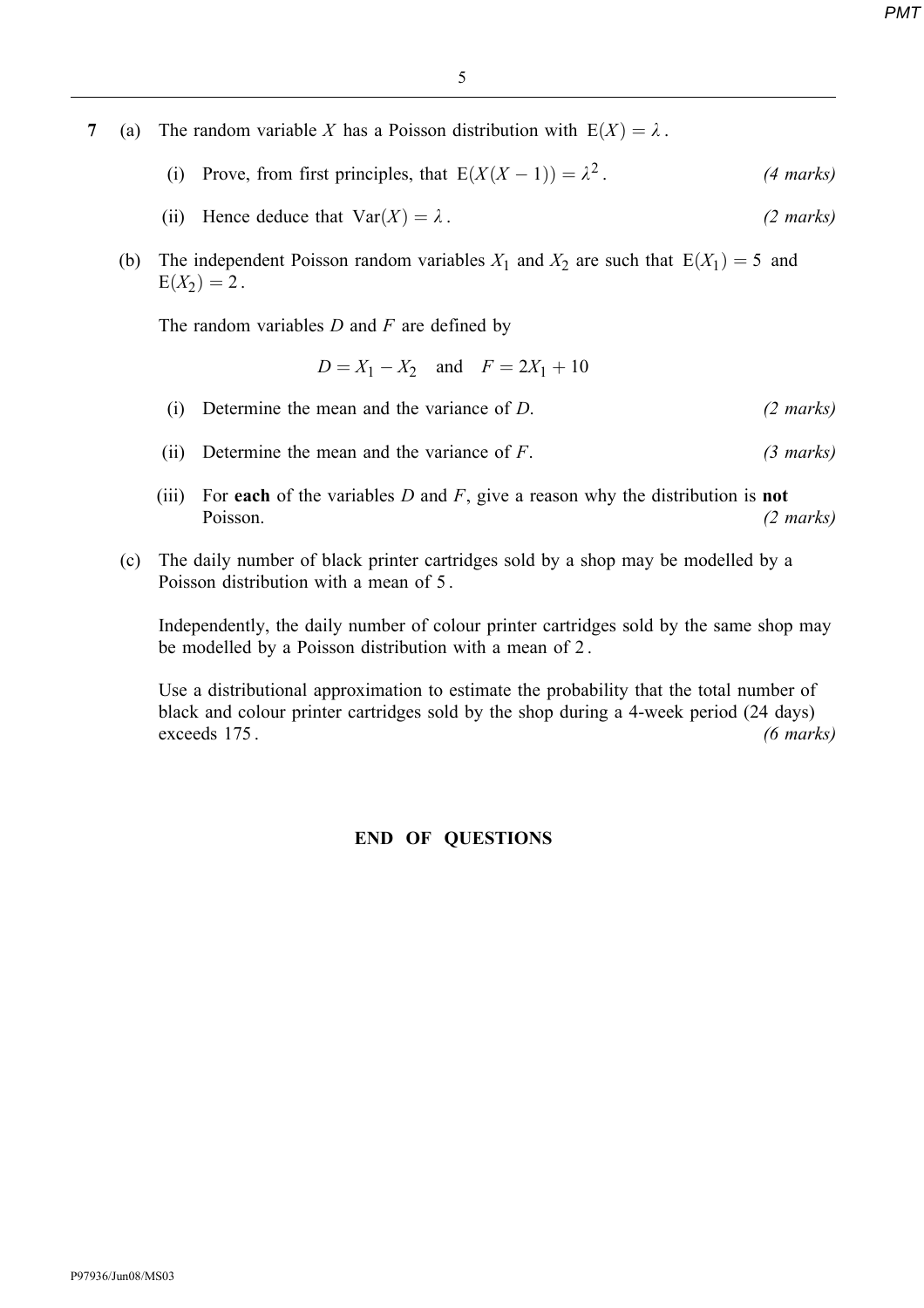There are no questions printed on this page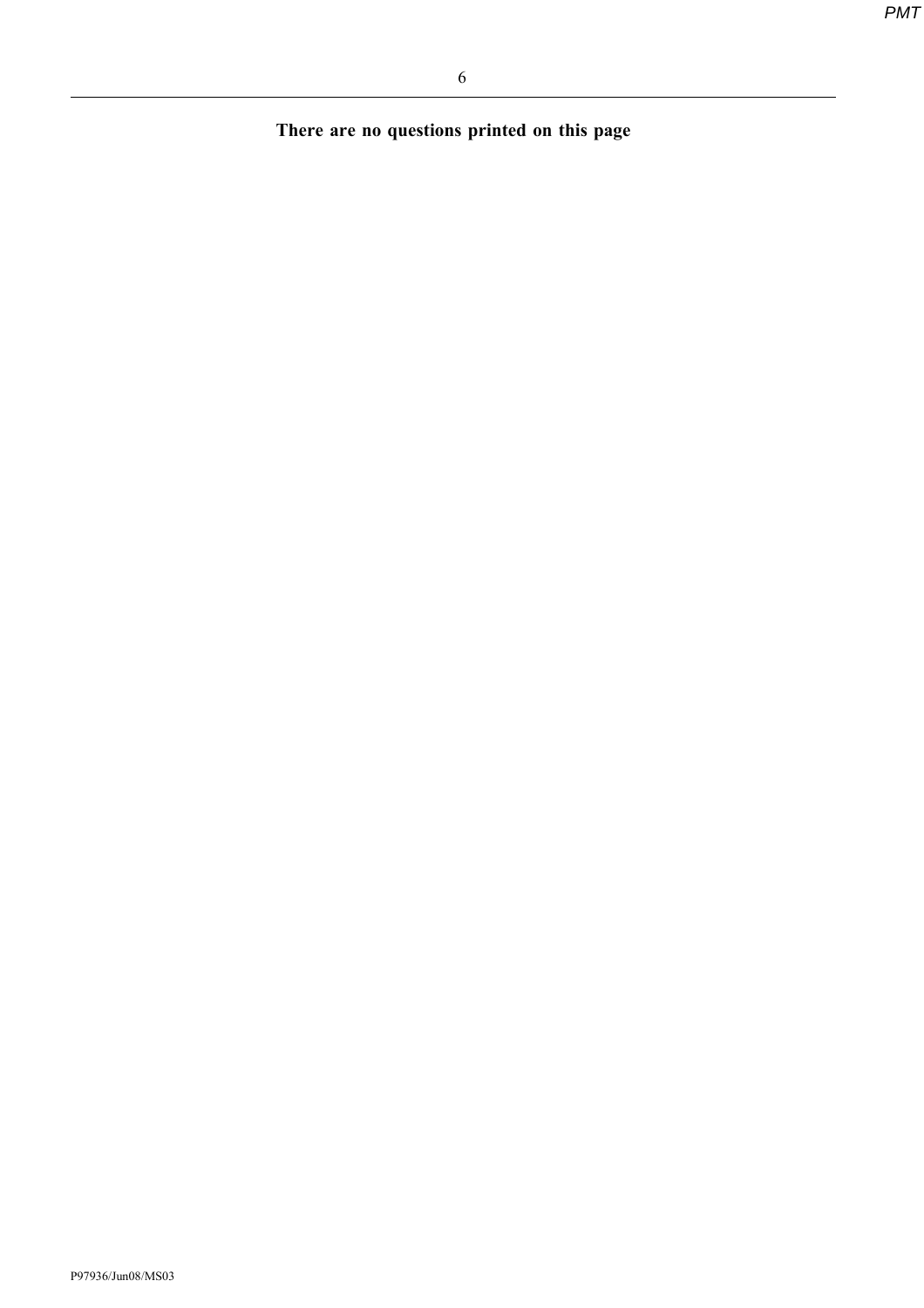There are no questions printed on this page